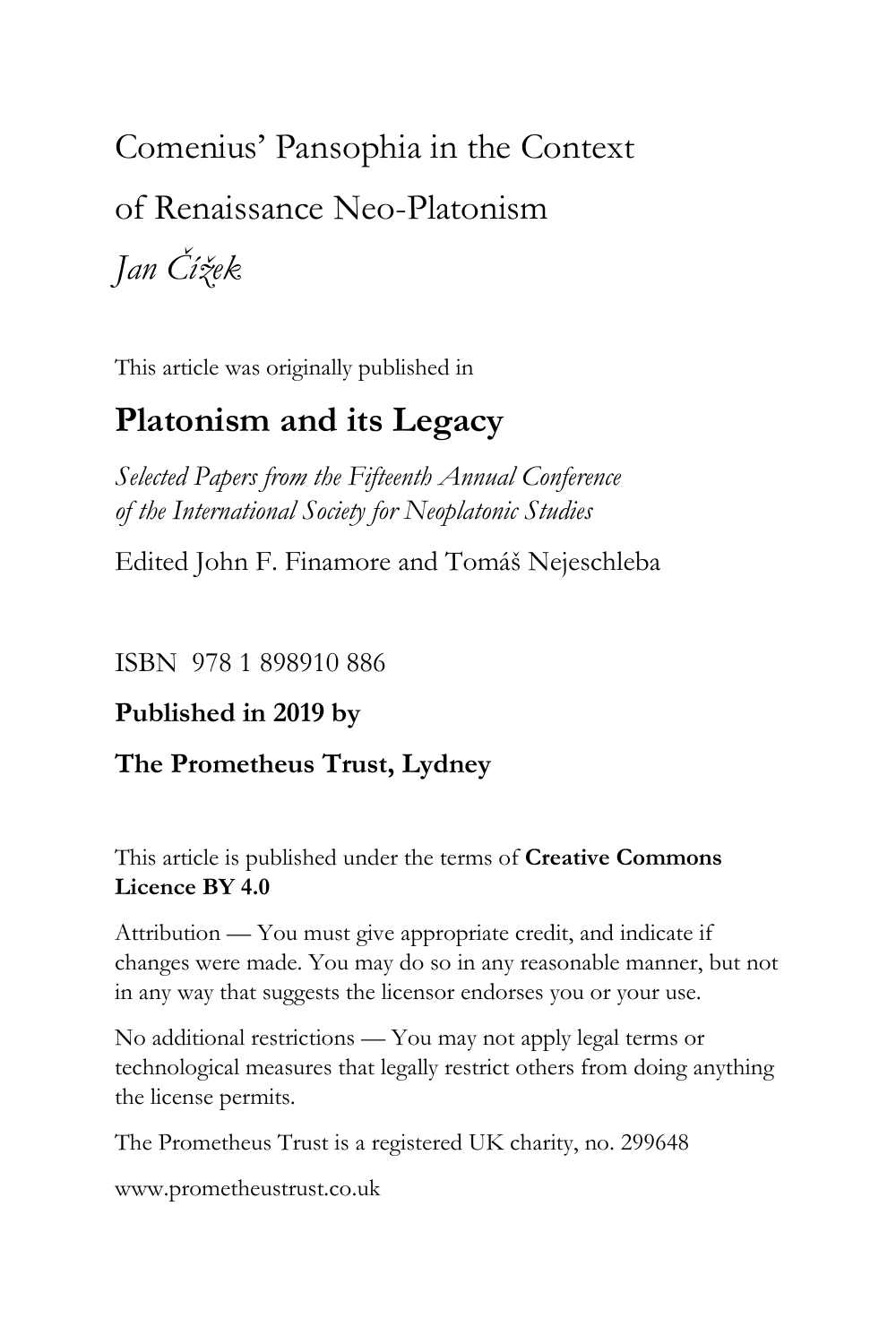## Comenius' Pansophia in the Context of Renaissance Neo-Platonism

#### Jan Čížek

 This paper is aimed at briefly outlining the development of the pansophic endeavour of the Czech philosopher, theologian and educational reformer John Amos Comenius (1592–1670), beginning with his first pansophic drafts from the early 1630s and culminating with his masterpiece, the unfinished *De rerum humanarum emendatione consultatio catholica.* Building upon previous research, I interpret the metaphysical concept of Comenius in the context of Renaissance Neo-Platonism, namely the work of the Italian philosopher Tommaso Campanella.<sup>[1](#page-1-0)</sup>

 The first pansophic attempt in the true sense of John Amos Comenius was a complex of two extensive fragments entitled *Praecognita pansophica*. The first fragment is *Janua rerum sive Totius pansophiae seminarium*, which Comenius compiled between 1634 and 1635, and the other is *Pansophiae Christianae liber III*, which was written from 1639 to 1640 $2$ 

 In the former text *Janua rerum sive Totius pansophiae seminarium*, Comenius defines pansophy as the knowledge of all that contributes to the wisdom of man, all that concerns human beings and their environment. In other words, pansophy is universal wisdom (*omnisapientia*) or omniscience (*omniscientia*).[3](#page-1-2) Comenius believes that in order to reach the ultimate goal in life – eternal life and thus also salvation – people not only need to become knowledgeable about themselves and everything around them but also about God. He consequently views the building of a true pansophy as a task superior

<span id="page-1-0"></span><sup>&</sup>lt;sup>1</sup> This study is a result of the research funded by the Czech Science Foundation as the project GA ČR 14-37038G "Between Renaissance and Baroque: Philosophy and Knowledge in the Czech Lands within the Wider European Context".

<span id="page-1-1"></span> $2$  Comenius (1974) 11–107. For more on the texts, their description, authorship and dates, cf. Odložilík (1928) 127–159; Patočka (1997) 35–38.

<span id="page-1-2"></span><sup>3</sup> Comenius (1974) 13–14.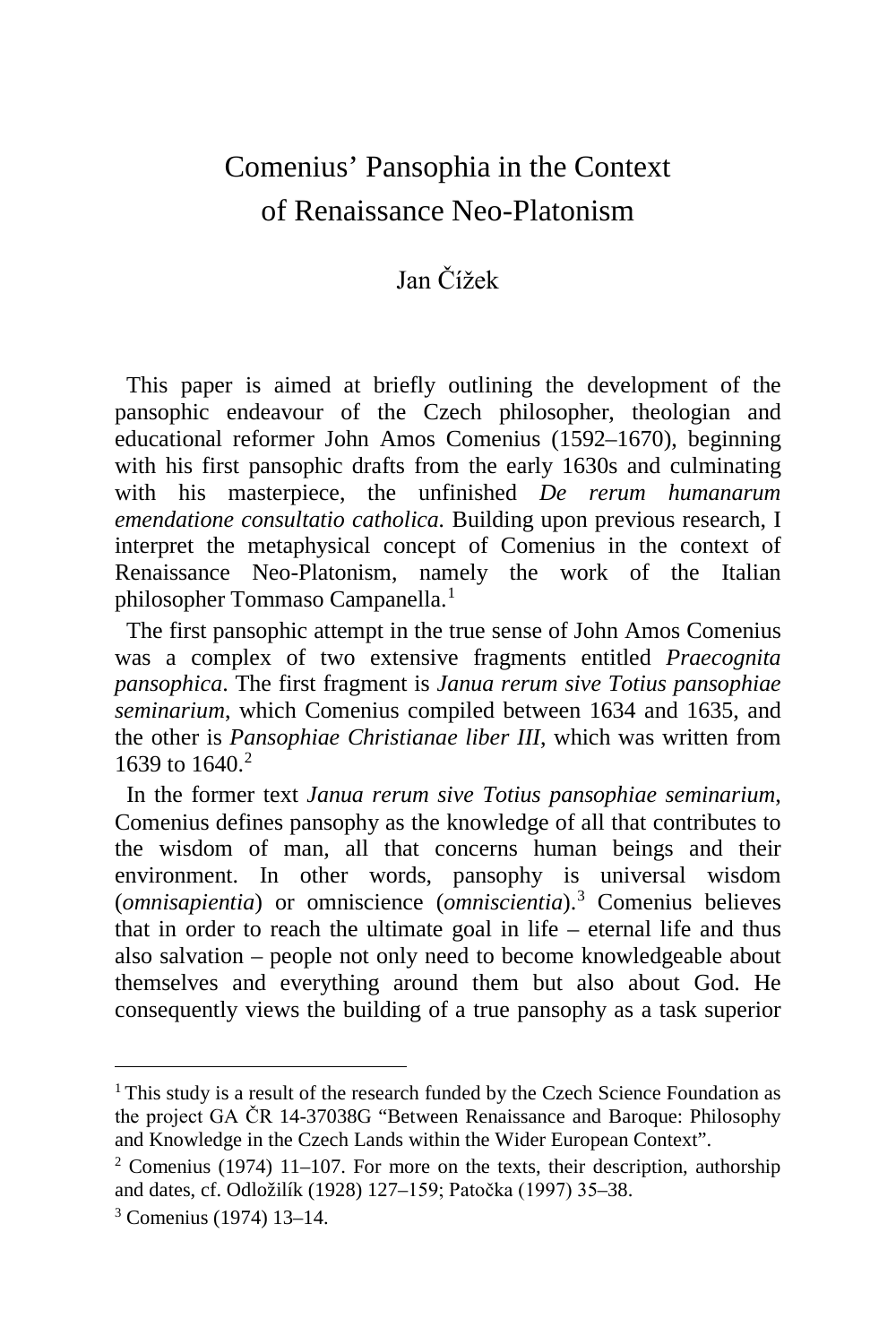to any other.[4](#page-2-0) The essence of pansophy, according to Comenius, is the study of the three *books* or sources of divine wisdom: the visible world, Scripture and the human mind (*animus*). These universal sources of knowledge need to be examined in three ways: through the senses, faith and reason  $5$ 

 The younger text, *Pansophiae Christianae liber III*, introduces a vision of pansophy as the only universal science (*scientia universalis*), which draws on the three books of God which contain all the knowledge humans need for both temporal and eternal life.<sup>[6](#page-2-2)</sup> The new pansophy will be the epitome of the books.[7](#page-2-3) It will be a consistent and true system of knowledge dealing with the actual nature of all things.<sup>[8](#page-2-4)</sup> Diligent adherence to the order of things is the best method: once finalized, pansophy will become the only coherent system and living image of the universe (*viva universi imago*) reflecting the order of things.[9](#page-2-5) The structure of Comenius' pansophy should thus reflect the organization of the whole of the universe. Furthermore, Comenius holds that just as the world was created in six days (the seventh day was a day of rest), so was Ezekiel's temple. Therefore, Comenius' pansophy is also established as having seven parts, these being *Propylaeum, Porta, Atrium Primum, Atrium Medium, Atrium Intimum, Ultimum Penetrale,* and *Fons Aquarum Viventium*. A detailed characterization will be explained, as Comenius promises, in subsequent treatises.<sup>[10](#page-2-6)</sup>

 The emphasis placed on Ezekiel's temple, as the inspiration for the seven-part pansophic structure, is repeated in the other pansophic texts written in the second half of the 1630s. This connection is illustrated in *Pansophiae praeludium* and *Conatuum pansophicorum dilucidatio* by Comenius' explicit plan to name the new pansophy *Pansophiae Christianae templum*. Comenius maintains that a universal philosophical construction needs to be built, reflecting all that exists, visible and invisible, temporal and eternal. The construction would

- <span id="page-2-3"></span><sup>7</sup> Comenius (1974) 52.
- <span id="page-2-4"></span><sup>8</sup> Comenius (1974) 57–58, 75.

<span id="page-2-0"></span><sup>4</sup> Comenius (1974) 18–19, 23.

<span id="page-2-1"></span><sup>5</sup> Comenius (1974) 25–26, 38–39.

<span id="page-2-2"></span><sup>6</sup> Comenius (1974) 51.

<span id="page-2-5"></span><sup>9</sup> Comenius (1974) 79–81.

<span id="page-2-6"></span><sup>10</sup> Comenius (1974) 81.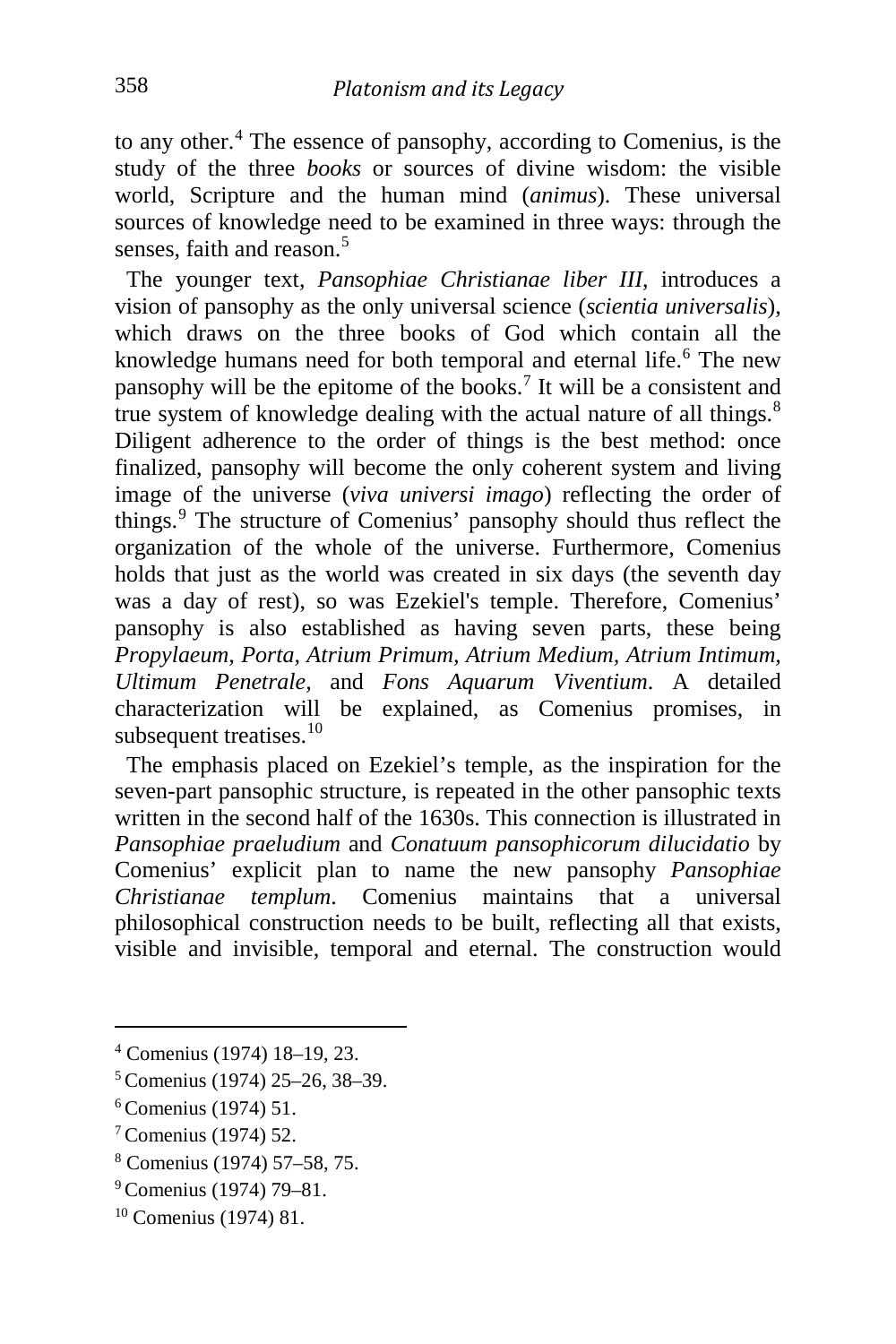represent an integral union of philosophy and theology.<sup>[11](#page-3-0)</sup> The structure of the pansophic work should comprise seven parts reflecting first the things of the low nobility and ascending up to a treatise on divine and eternal affairs.<sup>[12](#page-3-1)</sup>

 In the first part of this pansophy newly entitled *Prolegomena generalia*, Comenius planned to first of all provide a general explanation of the meaning, goal and purpose of pansophic efforts. The second part, *Systema notionum communium*, was supposed to introduce general terms imprinted into the human mind by God, based on which the universal laws of all things and the grounds of all knowledge would be established. The third part of the pansophy, *Atrium vulgi*, was to describe the created visible world that man can come to know through senses.[13](#page-3-2) *Atrium medianum*, the fourth part of the pansophic construction, was to depict the world created through human efforts and knowable through reason.<sup>[14](#page-3-3)</sup> In the fifth part of the pansophy, *Atrium intimum*, Comenius intended to help readers know themselves and access spiritual life.<sup>[15](#page-3-4)</sup> The final interior space of the pansophic temple was to be the master sanctuary, *Sanctum sanctorum*, which would bring people closer to God, the archetype of the world and human beings. $16$  The pansophic output was to culminate with the seventh part, *Fons aquarum*, through which the newly acquired universal wisdom would spill all over the earth and every human would be guided to the gates of eternity.<sup>[17](#page-3-6)</sup>

 In his pansophic texts dating back to the 1630s and early 1640s, Comenius structures pansophy as an ascendant schema which ranges from initial treatises and the introduction of general terms (from metaphysics) through a treatise on the created visible world, man and his work, to the spiritual domain. The ascent culminates by reaching the eternal, the divine.<sup>[18](#page-3-7)</sup>

<span id="page-3-0"></span><sup>11</sup> Comenius (1974) 64–67. For details on Ezekiel's temple, see Comenius (1989) 69–70. For the temple as the model of the pansophic construction in general, see Neval (2007) 217–228.

<span id="page-3-1"></span><sup>12</sup> Comenius (1989) 70.

<span id="page-3-2"></span><sup>13</sup> Comenius (1989) 71.

<span id="page-3-3"></span><sup>14</sup> Comenius (1989) 71–72.

<span id="page-3-4"></span><sup>15</sup> Comenius (1989) 72.

<span id="page-3-5"></span><sup>16</sup> Comenius (1989) 72–73.

<span id="page-3-6"></span><sup>17</sup> Comenius (1989) 73.

<span id="page-3-7"></span><sup>18</sup> In Comenius' treatise *Pansophiae diatyposis* the individual ascending parts of pansophy have a similar character but different names: *Praeparatoria* – *Idealia* – *Naturalia* – *Artificialia* – *Spiritualia* – *Aeterna* – *Praxin*. Cf. Comenius (1974) 207, 228.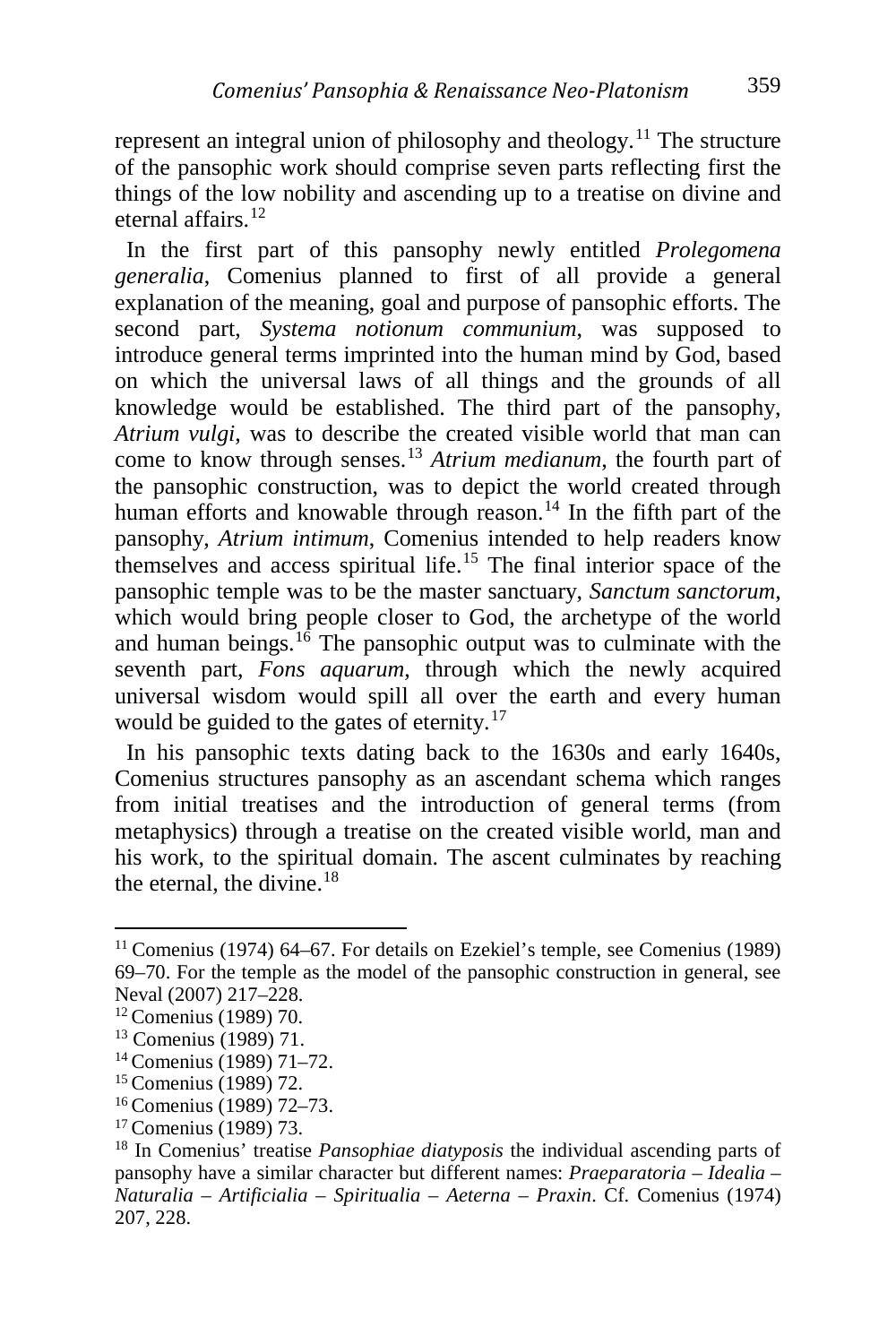Comenius' masterpiece, the extensive and unfinished *De rerum humanarum emendatione consultatio catholica*, which he began in the mid-1640s and continued to work on up until his death, offers a modified concept. The advanced form of Comenius' pansophy continues to rest on metaphysics, which is materialized in the first of the *pansophic worlds* – *Mundus possibilis*. God (the archetype) inculcated the general principles of the possible world, which represents a complete and organized schema of all human thoughts, ideas, requests, and acts, into the mind of each human being (his own image).[19](#page-4-0) The second of the pansophic worlds, *Mundus idealis seu archetypus*, then logically discusses the origin of the general principles and the very source of the human mind – the first and last existence, God. The divine mind is turned not only inwards, but also outwards, thereby creating other worlds, in addition to the possible world inside the human mind.<sup>[20](#page-4-1)</sup> The result of divine creativity is the third pansophic world, *Mundus angelicus*, dealing with the first creation (*creatura prima*), spiritual beings.<sup>[21](#page-4-2)</sup> This creation descent climaxes with the fourth of the pansophic worlds, the physical, visible, material world.

 The fundamental principles of *Mundus materialis* – matter (*materia*), spirit (*spiritus vitae*), and light or fire (*lux seu ignis*) – served to create the elementary bodies of the world (heaven, sea, earth), which were gradually filled with the seven levels of material substances.<sup>[22](#page-4-3)</sup> These include the elements (*elementa*), vapours (*vapores*), weather phenomena (*meteora*), minerals (*mineralia*), plants (*plantae*), animals (*animal*), and man (*homo*), the most noble of creatures, a being with absolute, unrestricted freedom of action (*primum liberum agens*).[23](#page-4-4)

 Regarding the position of *Mundus materialis* to *Mundus angelicus*, Comenius holds that the Material World – as a visible materialization of all the superior worlds – is ontologically lower and thus *below* the World of Spiritual Beings, namely it is a small globe occupying the centre of a larger globe. In terms of the size and mutual proportion of the two worlds, Comenius points out the fact that *Mundus materialis* and its most noble inhabitants, people, was created to remedy the fall

<span id="page-4-0"></span><sup>19</sup> Comenius (1966) 200, 218.

<span id="page-4-1"></span> $20$  Comenius (1966) 216.

<span id="page-4-2"></span><sup>21</sup> Comenius (1966) 277.

<span id="page-4-3"></span><sup>22</sup> Comenius (1966) 297–298, 317.

<span id="page-4-4"></span> $23$  Comenius (1966) 317. For more on Comenius' concept of man, which at the peak of the author's career placed an extraordinary emphasis on the freedom of will, see Čížek (2016).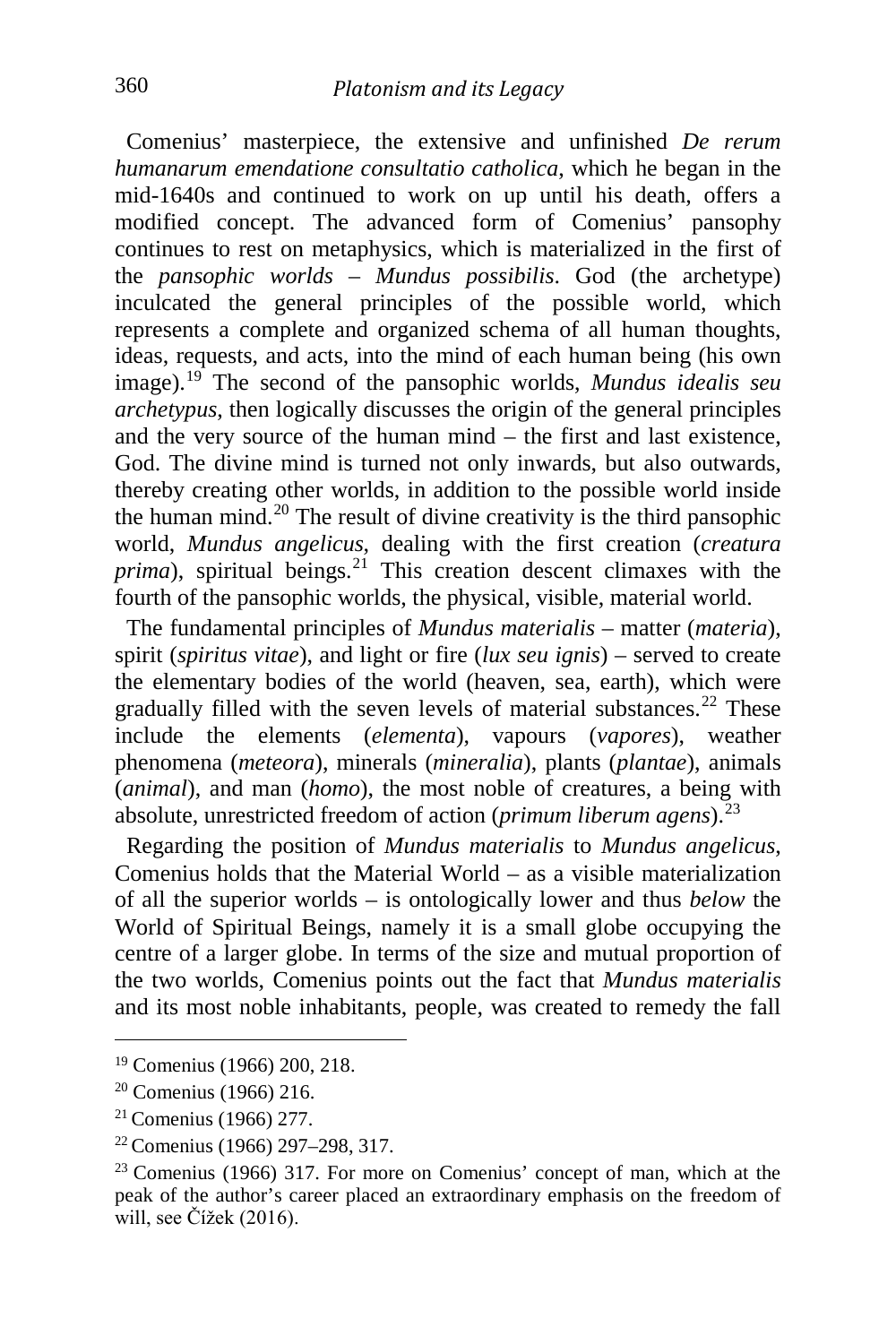of a third of the angels. It is therefore safe to assume that a third of *Mundus angelicus* was flooded with physicality and the world was made at this very place and to this very extent, visible.<sup>[24](#page-5-0)</sup>

 Let us focus now on the noblest inhabitant of *Mundus materialis*, on man. Comenius believes that freedom of human will and the scope of human creativity are wide enough to enable humans to imitate all the divine ideas, desires, and acts and produce (*producere*) brand new, heretofore non-existent things. Following God, human beings transform all the creatures of *Mundus materialis*, adapting them for different purposes, and even creating entirely new substances of infinite variety, through which they participate in the Creation with the Creator Himself<sup>[25](#page-5-1)</sup>

 Human activity thus leads to the development of brand new pansophic worlds, which transform and complete the entire universe. Through the human transformation of the Material World, *Mundus artificialis*, the World of Human Art and Craft, emerges.<sup>[26](#page-5-2)</sup> The human mind gives rise to *Mundus moralis*, the Moral World. Lastly, human spiritual activities and the connection with God through devotion produce *Mundus spiritualis*, the Spiritual World. Comenius' masterpiece grants humans, as the co-creators of the entire universe, an extraordinary nobility. Man becomes the most perfect representative of God in the visible world and God's partner in the process of creating things and completing the entire universe. $27$ 

 The partnership between God and man will be crowned through entering the Eternal World, *Mundus aeternus*, where all is returned back to God and placed in a blessed state of eternity (*beatum aeternitatis status*).[28](#page-5-4) Even in his advanced concept of pansophy, Comenius recalls Creation, in which six worlds (*Mundus idealis*, *Mundus angelicus*, *Mundus materialis*, *Mundus artificialis*, *Mundus moralis* and *Mundus spiritualis*) were built over the six days of creation. The seventh day, the Saturday of the world, should be dedicated to eternal rest – the time of the installation of *Mundus aeternus*. [29](#page-5-5) Comenius holds that the Eternal World was always included in God, like everything else. For an individual, eternity

<span id="page-5-0"></span><sup>24</sup> Comenius (1966), 378–380.

<span id="page-5-1"></span><sup>25</sup> Comenius (1966) 421.

<span id="page-5-2"></span><sup>26</sup> Comenius (1966) 426.

<span id="page-5-3"></span><sup>27</sup> Comenius (1966) 421, 605.

<span id="page-5-4"></span><sup>28</sup> Comenius (1966) 731–732.

<span id="page-5-5"></span><sup>29</sup> Comenius (1966) 732.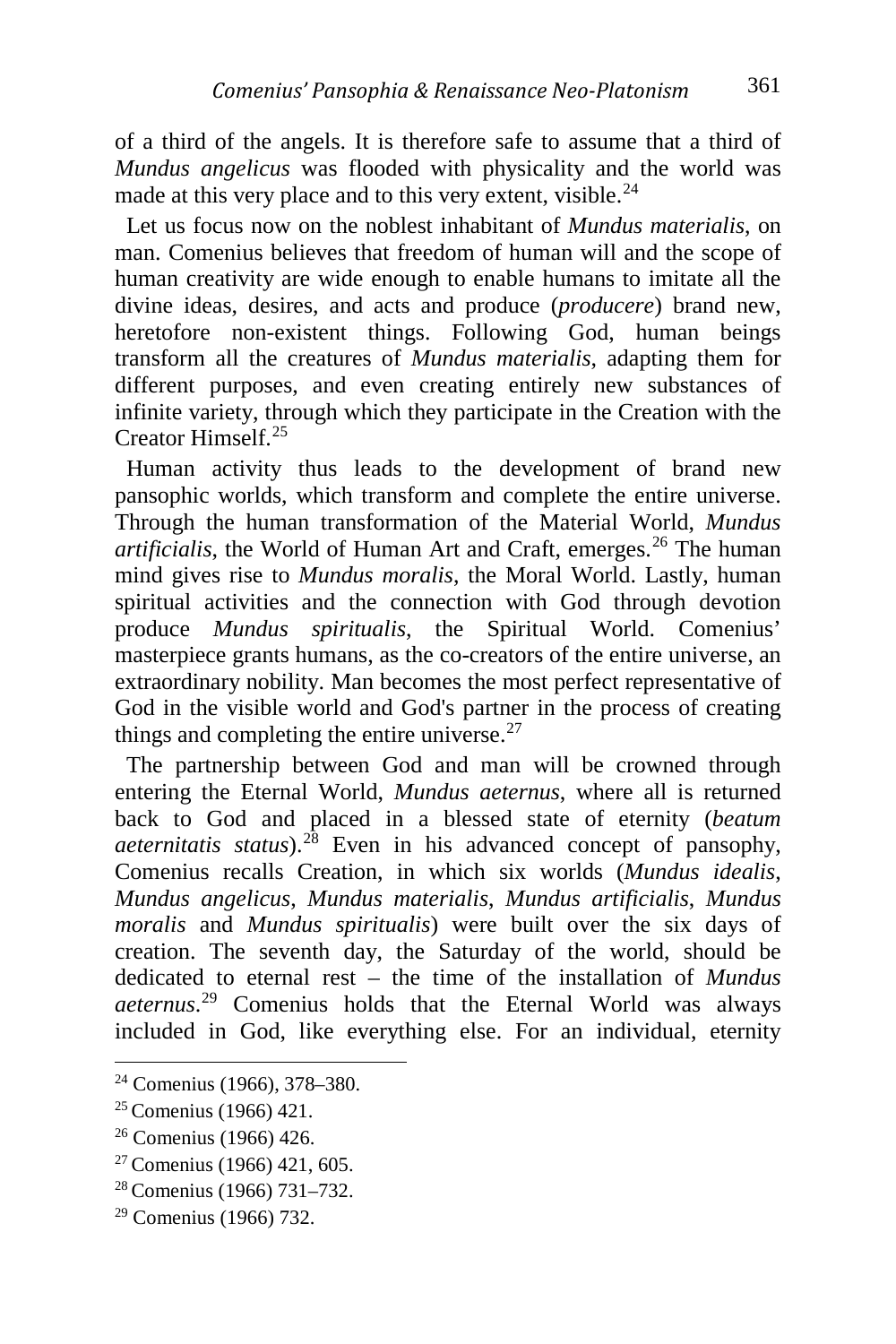arrives at the time of their death, when the immortal soul transcends into the state of eternity. $30$  According to Comenius, it is extremely difficult to estimate when the Eternal World will dawn on humanity as a whole, specifically because the human senses and minds are blinded by the existing worlds. He nevertheless believes that eternity will come after the circulation of things ends and when people are multiplied to the maximum number allowed by the fundamental principles of the material world, matter, spirit and light.<sup>[31](#page-6-1)</sup>



Fig. I Comenius' mature concept of pansophic worlds (according to *Consultatio catholica*).

 It is evident that in the 1640s, when Comenius commenced work on his masterpiece *Consultatio catholica*, the initial ascendant organization of the pansophic system had been transformed into a cyclical model. This advanced concept draws on the initial metaphysical treatise on God as the originator of all general principles, i.e. metaphysics. God's work of creation is depicted as a descendance

<span id="page-6-0"></span><sup>30</sup> Comenius (1966), 733.

<span id="page-6-1"></span><sup>31</sup> Comenius (1966) 734.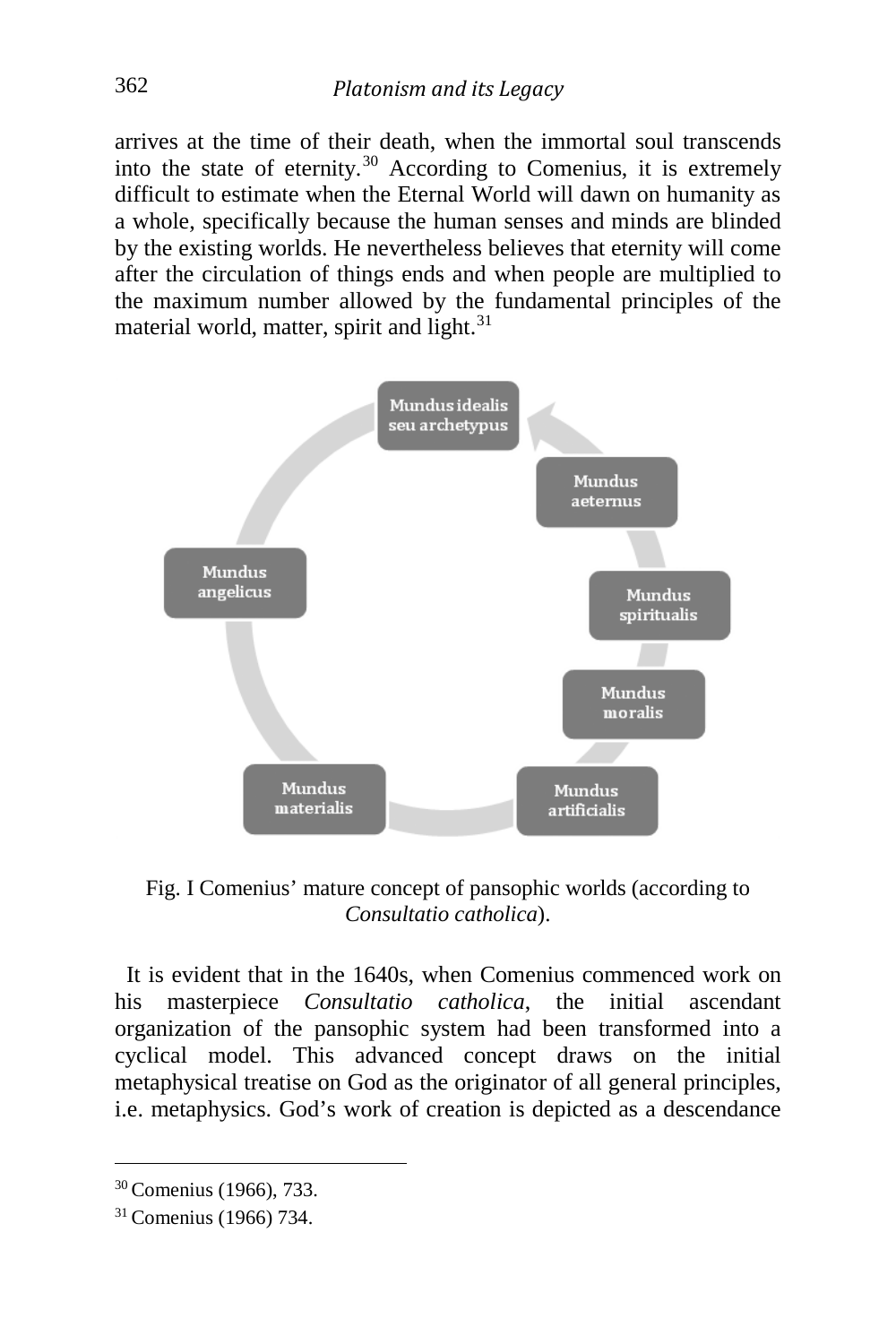through *Mundus angelicus* down to *Mundus materialis*, which culminates with the freely acting and creating human being. Human efforts expand, improve and elevate the preceding pansophic worlds up to the Eternal World, where the ontological return to God is to be concluded. *Mundus artificialis*, a world which is unique and original from the perspective of the history of philosophy, plays a central role in the process. This is a world of human work performed by a free man, which inherently completes the universe, shifting it toward its ultimate goal –  $God.<sup>32</sup>$  $God.<sup>32</sup>$  $God.<sup>32</sup>$ 

 Comenius' modification of the traditional Neo-Platonic paradigm, together with the freedom and activity of man entrusted with the task of co-creating the world, are highly appreciated by historians of philosophy.[33](#page-7-1) It has been noted that Comenius was the very first one to introduce such a concept, granting him a special position in Neo-Platonism-inspired philosophy. While his predecessors saw the worldcreating power in the unity-multiplying πρόοδος, for the Czech thinker it was ἐπιστροφή, whose domain is participation in the creation of new worlds. Within Neo-Platonic paradigms, new worlds form through a retreat from the original unity, and thus through the growth of disharmony, while for Comenius human activity is the foundation of a new reality and the beginning of a new harmony.<sup>[34](#page-7-2)</sup>

 In this respect, the Czech scholars Jan Patočka and Pavel Floss have highlighted the Aristotelian attributes of Comenius' concept, as John Amos insists on the idea of the ascent of existence to the fullness of being.<sup>[35](#page-7-3)</sup> Although Patočka is convinced of the influence of Comenius' early years, in which the philosopher became acquainted with Aristotle, I am personally of the opinion that Comenius may have been influenced by Francesco Patrizi, whose philosophy is also characterized by a striking and highly original combination of the Neo-Platonic descendance and Aristotelian ascendance to the first cause. The fact that Patrizi's methodological intention was to proceed from the Aristotelian ascendant concept is confirmed indirectly by the author himself as he names his magnum opus:

<span id="page-7-0"></span><sup>32</sup> Červenka (1985), 6–7; Patočka (2003) 118, 172–179.

<span id="page-7-1"></span><sup>33</sup> For example, Červenka (1976) 27; Floss (1994) 77–82; Patočka (2003) 540.

<span id="page-7-2"></span><sup>34</sup> Červenka (1970) 160–161, 170–171; Patočka (2003) 172–179.

<span id="page-7-3"></span><sup>35</sup> Patočka (1998) 208; Floss (1997) 11–12; Čapková – Červenka – Floss – Kalivoda (1989) 9.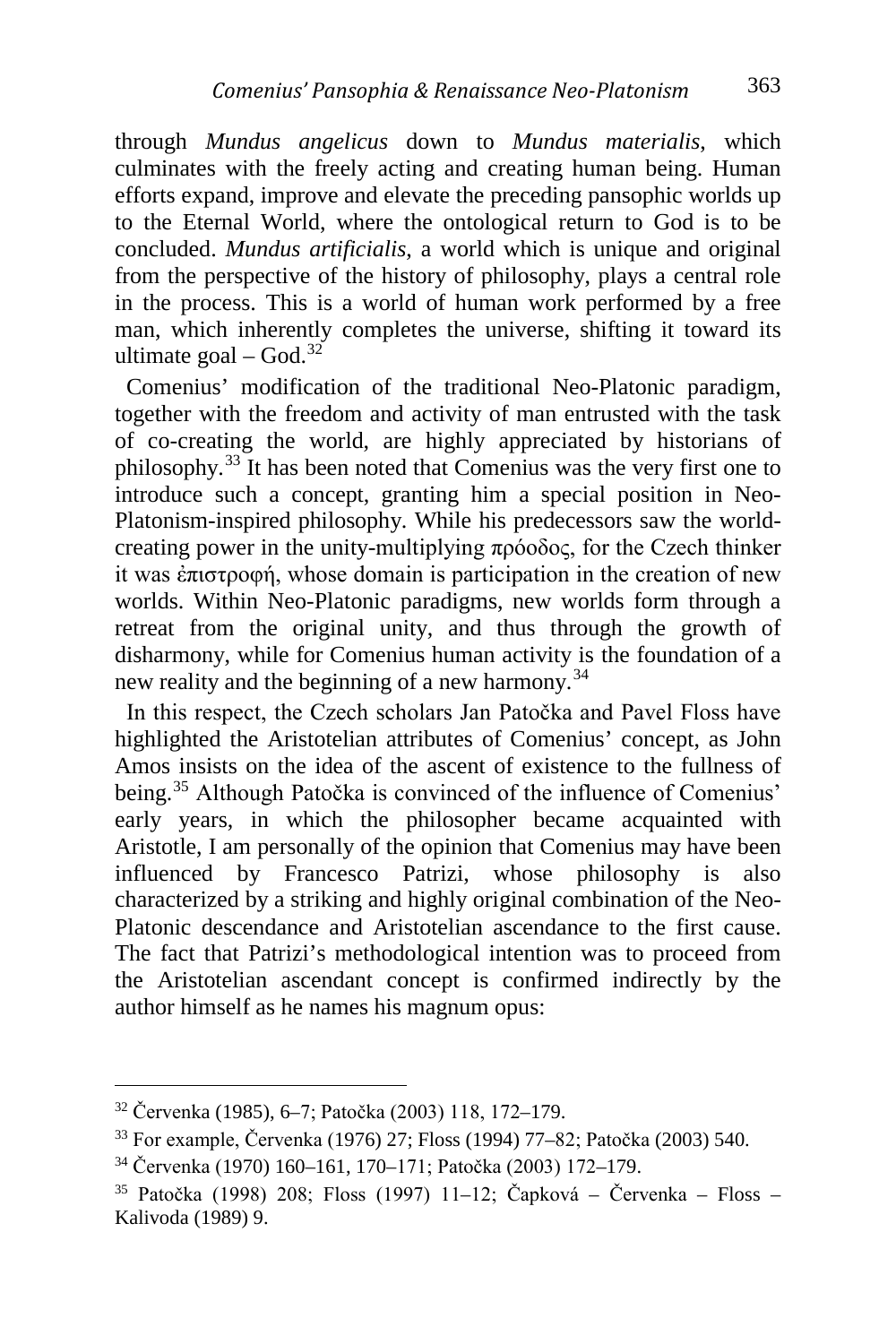*The New Universal Philosophy, where the Aristotelian method facilitates ascent to the first cause, not based on movement, but based on the light and radiant bodies; application of Patrizi's method generates an insight into all of the divinity; and lastly, following the application of Plato's method, all things are derived from God-Creator*. [36](#page-8-0)

 The greatest inspiration for Comenius' mature Neo-Platonic pansophic concept was, however, the work of Tommaso Campanella. The details of Campanella's Neo-Platonic schema of the universe, which Comenius knew (in at least one of its numerous versions), can be best recovered from *Universalis philosophiae seu metaphysicarum rerum iuxta propria dogmata* (published in 1638).<sup>[37](#page-8-1)</sup> Campanella discusses five interlinked successive worlds in this treatise, which include *Mundus archetypus*, *Mundus mentalis*, *Mundus mathematicus*, *Mundus materialis* and *Mundus situalis*.

 *Mundus archetypus* is God, the first existence, the source and basis of all the other worlds (*ut intelligas Deum esse intra omnia, & extra omnia, & ante, & post omnia*).<sup>[38](#page-8-2)</sup> The next descendance level of Campanella's Neo-Platonic schema of the universe is *Mundus mentalis*, the world of angelic and human minds that participate in the supreme divine power and wisdom.[39](#page-8-3) *Mundus mathematicus*, the mathematical world, which is space (*spatium universale*), the elementary environment of the existence of all bodies, emerges out of this.[40](#page-8-4) Material bodies constitute the Material world, the corporeal

<span id="page-8-0"></span><sup>36</sup> *Nova de universis philosophia, in qua Aristotelica methodo, non per motum, sed per lucem, et lumina, ad primam causam ascenditur. Deinde propria Patricii methodo, tota in contemplationem venit Divinitas: Postremo methodo Platonica, rerum universitatis, a conditore Deo deducitur*. For more on Patrizi's relationship to Aristotelianism, see Ryan (2002) 181; Schiffler (1992) 128. The issue is also addressed by Banić-Pajnić (2001) 194–195. Similarly, the influence of J. Böhme could be considered. Cf. Patočka (1998) 268.

<span id="page-8-1"></span> $37$  Červenka (1979) 118–121. For a list of the versions of Campanella's major metaphysical text, see e.g. Firpo (1940) 119–123. For the availability and general reception of Campanella's work, see e.g. Headley (1997) 78–84, 89–98.

<span id="page-8-2"></span><sup>38</sup> Campanella (1638), lib. X, cap. I, art. III, 243.

<span id="page-8-3"></span><sup>39</sup> Campanella (1638), lib. X, cap. I, art. IV, 243–244: "*Angeli ergo, & mentes intra Deum sunt, vivunt, & moventur, ante spatium, & corpora*".

<span id="page-8-4"></span><sup>40</sup> Campanella (1638), lib. X, cap. I, art. V, 245: "[...] *Mundus Mathematicus, hoc est, spatium, basis existentiae corporum*".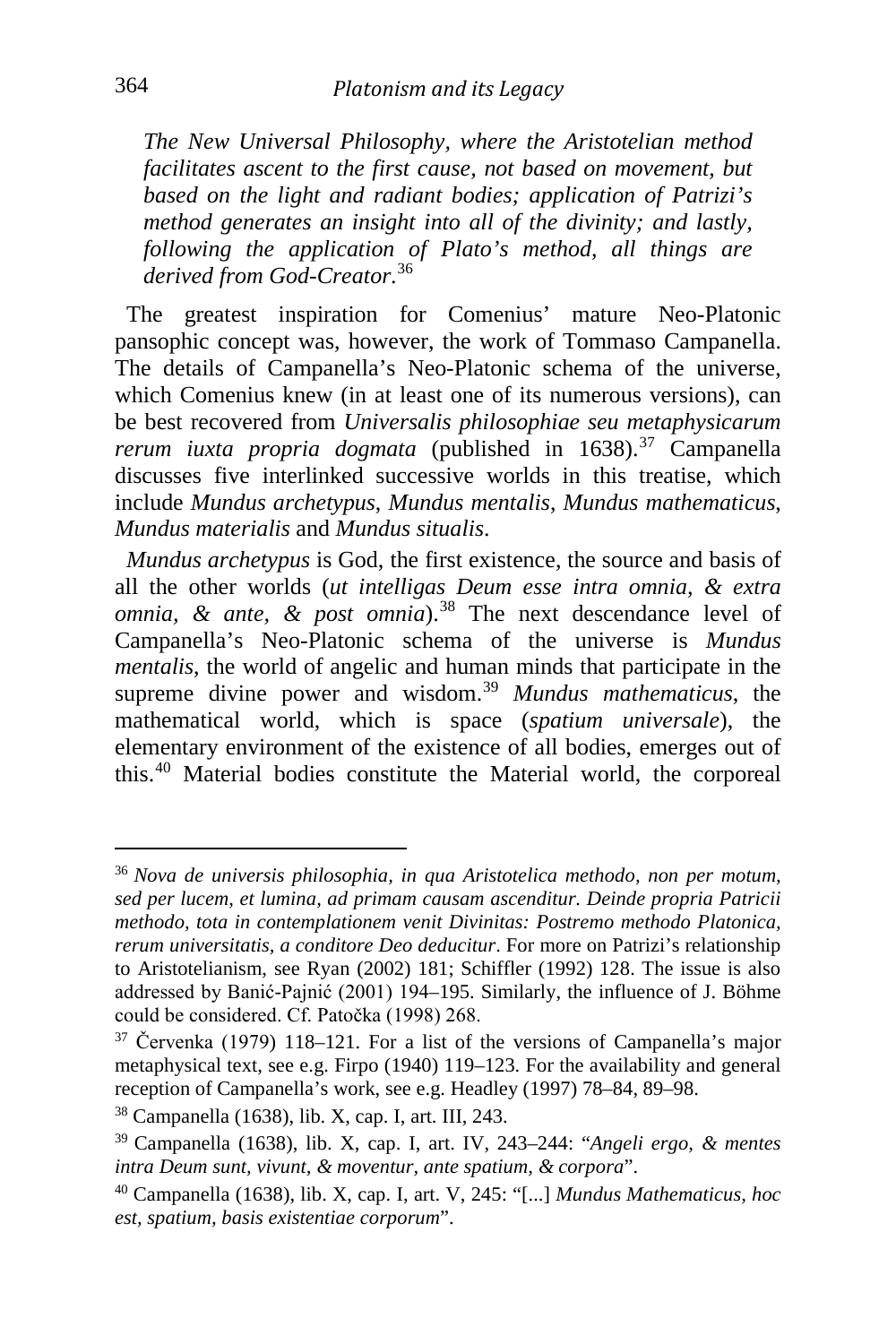world, *Mundus materialis* (*seu corporalis*).<sup>[41](#page-9-0)</sup> The fifth descendant level, *Mundus situalis*, is the world as we know it (*mundus noster*), where all creations are in their orderly form. This world contains the most diverse existence, ranging from minerals, metals, plants and animals to humans $42$ 



Fig. II Successive worlds according to Tommaso Campanella's *Universalis philosophiae seu metaphysicarum rerum iuxta propria dogmata*.

 Although Campanella agrees that the human being is the apex of this world (*epilogus*) and of Creation as a whole, he does not view human creativity as noble and crucial for the culmination of Creation as John Amos Comenius does. Furthermore, Campanella emphasises the fundamental ontological dependency of individual worlds on preceding worlds and primarily on the first, Archetypal World. Compared with Comenius' concept, human participation in the finalization of Creation

<span id="page-9-0"></span><sup>41</sup> Campanella (1638), lib. X, cap. I, art. VI, 245–246.

<span id="page-9-1"></span> $42$  Campanella (1638), lib. X, cap. I, art. VII, 246.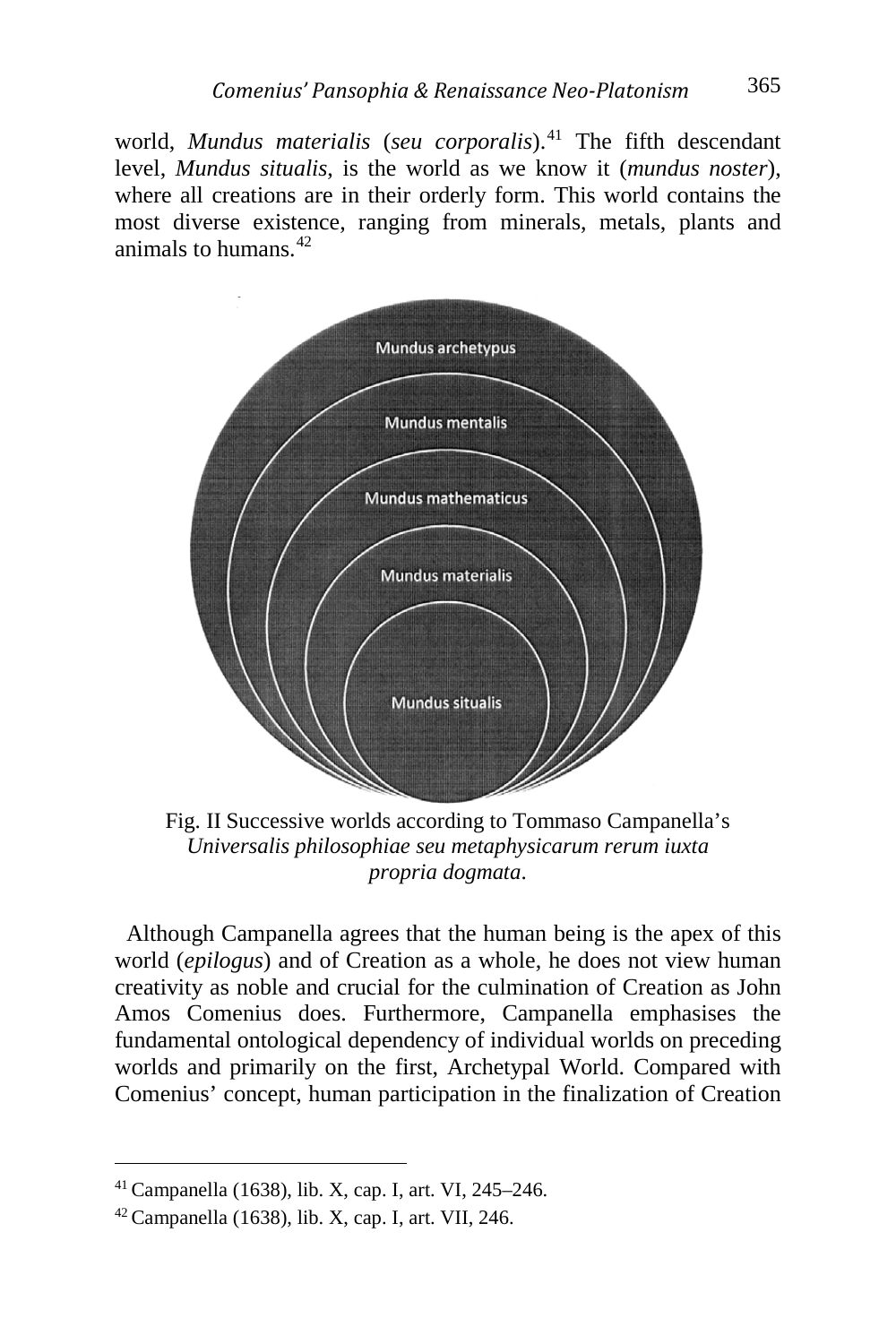is therefore diminished in this respect due to Campanella's decisive emphasis on the divine creative power. $43$ 

 Reference will therefore be made once again to conclusions reached by the Czech scholars Jaromír Červenka, Jan Patočka and Pavel Floss, who highlighted the fact that although there is no doubt that Comenius' magnum opus was inspired by the philosophy of Tommaso Campanella, Comenius in his *Consultatio catholica* greatly surpasses Campanella's theory of successive worlds. In the 1640s, Comenius revises his initially linear ascendant schema (still present in *Pansophiae praeludium* and *Conatuum pansophicorum dilucidatio*) until it is transformed into a cyclical concept consisting of an initial descendance from the Archetypal World to the Material World, and a subsequent ascendance through the World of Human Arts and Crafts to the domain of the eternal. A key role in the schema is played by *Mundus artificialis*, which in the context of the history of Renaissance Neo-Platonism – including the work of Tommaso Campanella – is an utterly unique world built on the unrestricted creative activity of an absolutely freely acting human being.<sup>[44](#page-10-1)</sup>

#### Bibliography

#### Primary sources

i,

- Campanella, Tommaso. *Universalis philosophiae seu metaphysicarum rerum iuxta propria dogmata*. Paris, 1638.
- Comenius, Iohannes Amos. *De rerum humanarum emendatione consultatio catholica*. Prague: Academia, 1966.
- Comenius, Iohannes Amos. *Opera omnia* 14. Prague: Academia, 1974.
- Comenius, Iohannes Amos. *Opera omnia* 15/II, Prague: Academia, 1989.
- Patrizi, Francesco. *Nova de universis philosophia*. Ferrara, 1591.

<span id="page-10-0"></span><sup>43</sup> Campanella (1638), lib. X, cap. I, art. VII-VIII, 246–247. Cf. Garin – Pinton (2008) 600–601. Jaromír Červenka points out a similar concept across the entire Neo-Platonic tradition, excluding Comenius. Cf. Červenka (1979) 131.

<span id="page-10-1"></span><sup>44</sup> Červenka (1979), 118–124, 142–150; Patočka (2003) 173–177 (Patočka however refers to Descartes as another possible influence, see ibid. 77); Floss (1997), 6–7, 11–12.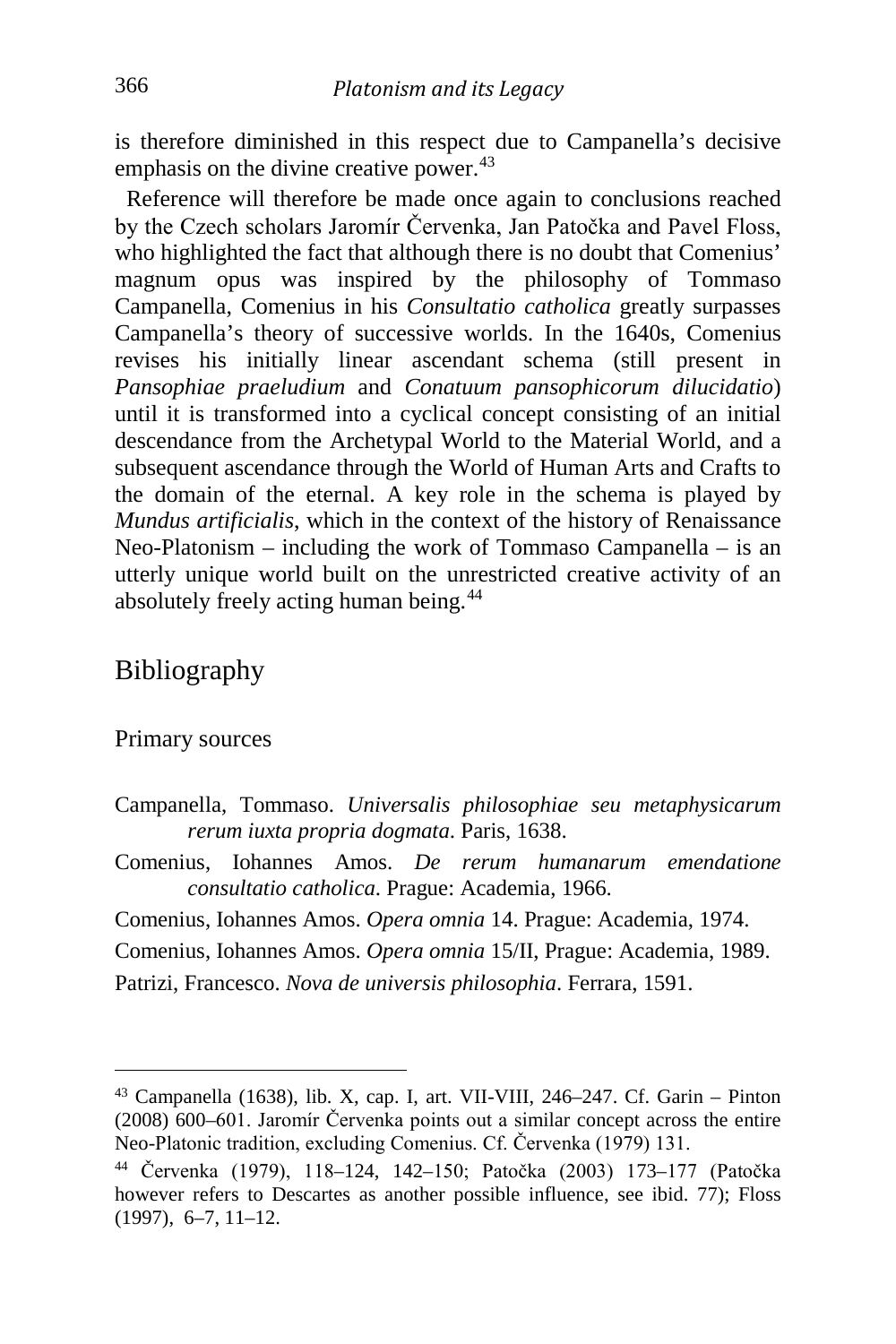#### Secondary sources

- Banić-Pajnić, Erna. *Petrićev put: Od kritike Aristotela do pobožne filozofije*. Zagreb: Institut za filozofiju, 2001.
- Čapková, Dagmar, Jaromír Červenka, Pavel Floss, and Robert Kalivoda. "The Philosophical Significance of the Work of Comenius." *Acta Comeniana* XXXII, no. 8 (1989): 5–16.
- Červenka, Jaromír. *Die Naturphilosophie des Johann Amos Comenius*. Prague: Academia, 1970.
- -------- "Ontologické základy Komenského filosofických a pedagogických názorů" [Ontological Basis of Comenius' Philosophical and Paedagogical Views]. *Studia Comeniana et Historica* VI, no. 13 (1976): 25–31.
- -------- "Die Weltenschichten bei Campanella und Comenius." *Acta Comeniana* XXVIII, no. 14/1 (1979): 117–157.
- -------- "Mundus Possibilis (Ein Versuch der Analyse des Eintrittsgradus der Pansophie)." *Acta Comeniana* XXX, no. 6 (1985): 5–24.
- Čížek, Jan. *The Conception of Man in the Works of John Amos Comenius*. Frankfurt am Main: Peter Lang Verlag, 2016.
- Firpo, Luigi. *Bibliografia degli scritti di Tommaso Campanella*. Torino: Bona, 1940.
- Floss, Pavel. "Proces divinizace světského a dílo J. A. Komenského" [The Divinisation of the Profane and the Work of John Amos Comenius]. *Studia Comeniana et Historica* XXIV, no. 51 (1994): 77–81.
- -------- "Grundriss der Philosophie des Johann Amos Comenius." *Studia Comeniana et Historica* XXVII, no. 57-58 (1997): 5–35.
- Garin, Eugenio, and Giorgio A. Pinton. *History of Italian Philosophy*. Vol. 1. Amsterdam: Rodopi, 2008.
- Headley, John M. *Tommaso Campanella and the Transformation of the World*. Princeton: Princeton University Press, 1997.
- Neval, Daniel Alexander. *Comenius' Pansophie: Die dreifache Offenbarung Gottes in Schrift, Natur und Vernunft. Unvollendete Habilitationsschrift*. Zürich: Theologischer Verlag, 2007.
- Odložilík, Otakar. "Z pansofických studií J. A. Komenského" [Comenius' Pansophic Studies], *Časopis Matice Moravské* 52 (1928): 127– 159.